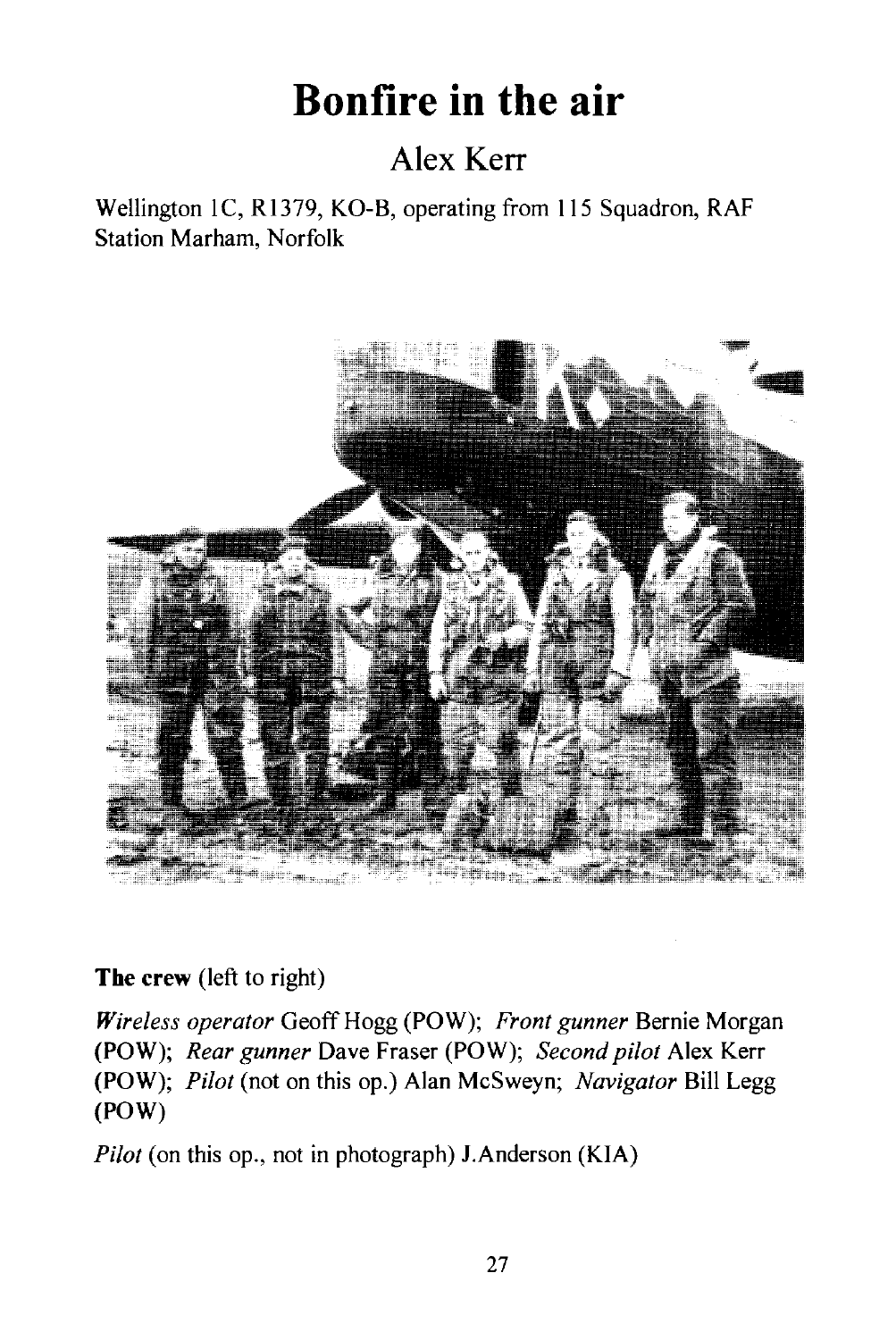It was clear sky on the night of the 11 May 1941. Activity over the target area-the Blohm and Voss aircraft factory, Hamburg-had been particularly brisk, and now we were on our way home, though by no means out of the danger zone. Puffs of grey smoke from the flak guns below hung around us, seemingly motionless where their shells had burst, looking for all the world like a closely woven balloon barrage in some degree of confusion. Streams of white tracer spread backwards from the guns far below and curved over one another in graceful criss crosses, forming a colourful display such as one would expect to find on a gala night in peacetime. Tonight had, perhaps, some significance for us but not as a festive occasion, as we were soon to discover.

I had not so far experienced fear on any of my raids—apprehension, perhaps, but not fear-a fact which struck me as rather strange but nevertheless very welcome. I was musing to myself. I remembered the previous raids when I had remarked to the rest of the crew how attractive the colourful streams of tracer looked from a distance. I was right there-from a distance. I had not yet seen them close and had not felt shells and shrapnel bite into the aircraft, destroying everything they touched. Although there was always a chance of it on each trip I had not yet really been face to face with death or the high probability of death. No doubt that is why I had not yet experienced real fear.

Later, I asked myself whether it was fear I had experienced that night. My heart had missed a beat once or twice when we had received a particularly hard buffet from a close explosion, but that was all. One could merely think that we were in a severe electrical storm and that the air turbulence which shook the aircraft was caused by natural rather than man-made disturbance. My thoughts wandered to those blinking, bluish searchlights far below and the men who manned them like minute ants. I could imagine them, scurrying here and there, shouting orders to one another and whooping with grim delight when their beams of light picked up the dark outline of a night intruder.

The train of my thought was rudely broken by a sharp exclamation from Dave, the rear gunner—'My turret's on fire, Andy!' There was no panic in his voice, only urgency. I didn't look at the rear turret but kept my eyes on the searchlights, three of which had picked us up and held us, due no doubt to the fire in the rear. Five seconds later the ground became a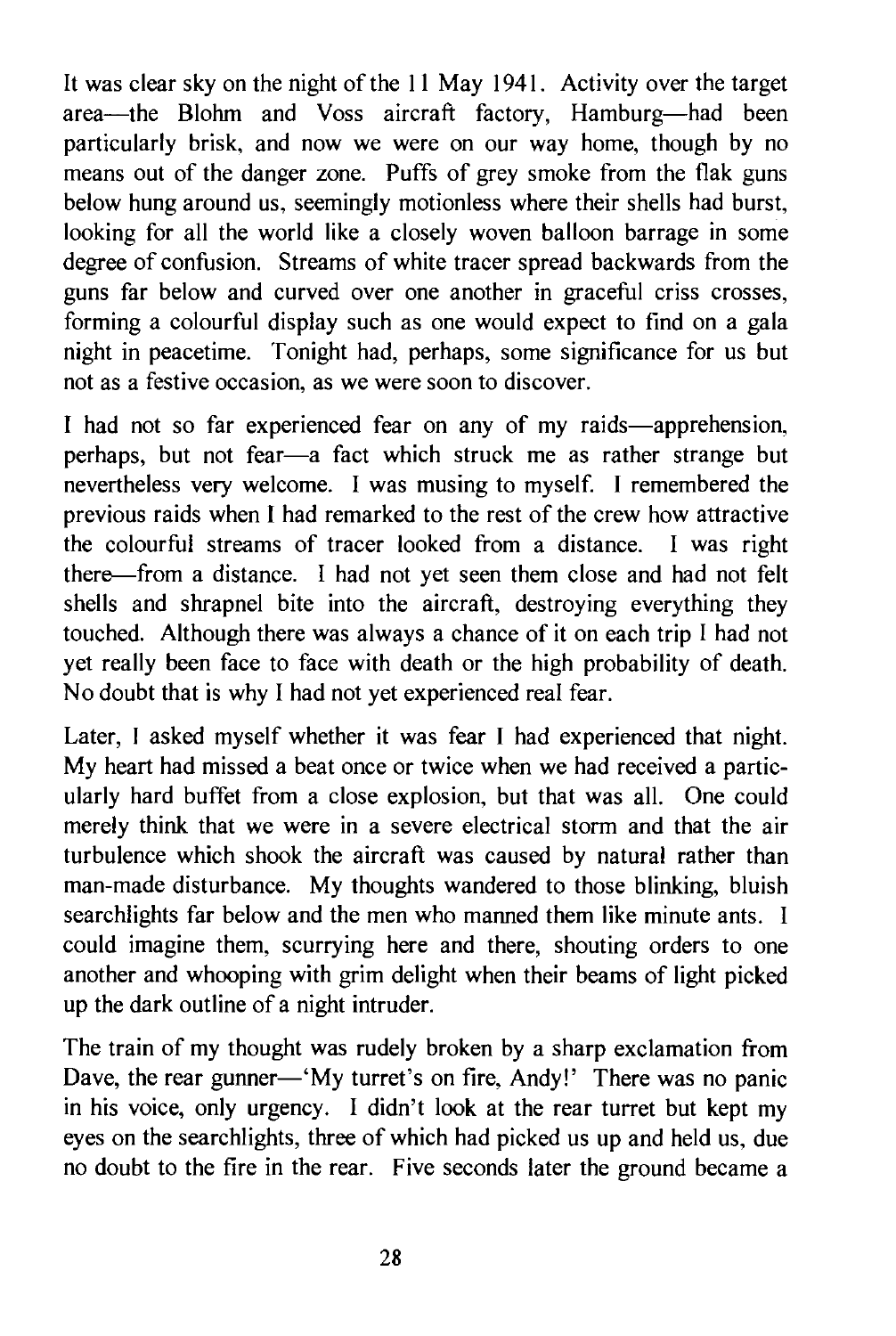blaze of light as a large cone of approximately 20 searchlights sprang into life and focused on the unfortunate visitor. As I relayed this information to Andy, I felt Bill, the navigator, brush past me, extinguisher in hand to assist Dave. Almost as soon as Andy acknowledged my message, Dave's voice rapped through the intercom once more, 'Night fighter on our tail!' My heart went into my throat as I became aware of the importance of the statement-caught in the cone of searchlights, rear turret on fire, night fighter on our tail—certainly not a nice situation to be in. I swung around. There it was, a dark shape hovering expectantly and moving into position on the starboard quarter.

I was aware of a tingling sensation at the back of my neck as I realised that I might have only a few more moments of life. There was no time to lose. I rapped instructions into a mike and felt the great plane start to swing around to my directions, but it was too late. It was as light as day in that part of the sky, and as we turned slowly I saw the fighter straighten up and could imagine him lining up the big bulk of our WelIington bomber for a sitting shot. As I watched he squeezed his trigger.

Fire spat from the fighter's wings and I saw the tracer shells like fiery pinpoints flashing towards me. Before I could move I felt a heavy blow as though someone had punched me simultaneously all over my body. The shells which ripped through the fabric with a piercing noise knocked me backwards on to the canvas bed. For a few seconds I was conscious. I had no idea where I was shot although I certainly knew that I had been hit, and hit hard. At least I was still alive. I can remember feeling indignant that a German had actuaIly had the nerve to shoot me and I cursed that pilot and his ancestors with all the heartfelt invective that I could muster. For those few seconds I also knew stark fear-the terrible fear of the helpless, for I could not move and yet barely two yards away a wild fire was raging. An incendiary shell had ignited one of our flares inside the aircraft and it was burning fiercely with a bright yeIlow flame. During those few seconds of consciousness my imagination ran riot as I saw, in my mind's eye, hungry flames devouring my parachute harness then my leather flying suit, then me. The flames faded out as I lost consciousness.

I came to my senses some way down the aircraft by the rear escape hatch. The flames were still there, even more intense, lighting up the interior of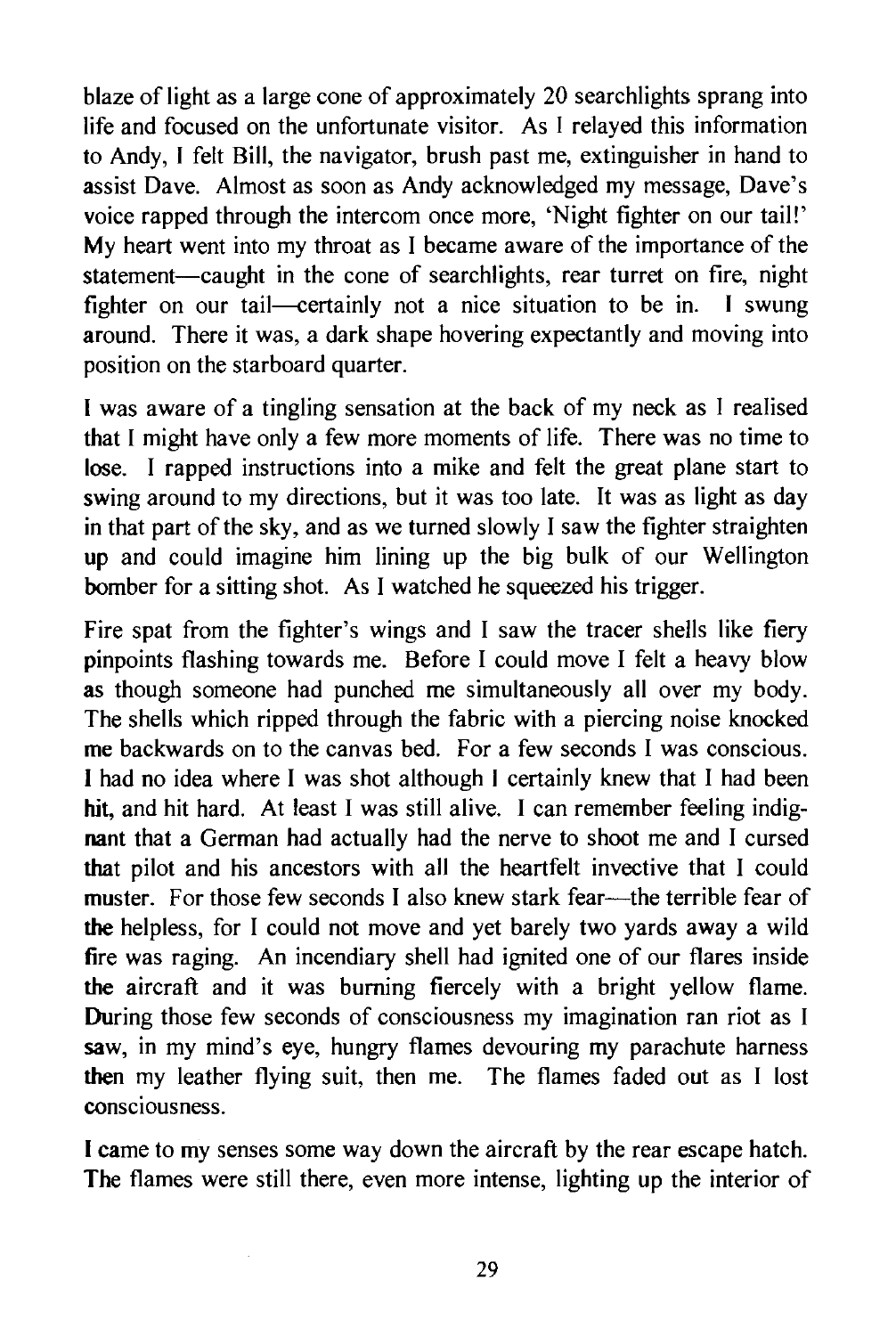the fuselage with a great yellow glare to the accompaniment of a loud crackling and hissing and the acrid smell of petrol and oil fumes. It was a huge grim bonfire. The fear that had first gripped me was gone now and in its stead was a lulling lethargic calm, a slowness of movement that could well be fatal in an emergency. I was sitting on the deck with the large, well-built form of Dave, the rear gunner, hovering behind me, parachute in hand. My own parachute was clipped to my chest. My movements were almost mechanical as if pre-occupied, as if the stark realisation that at last I had been shot, and that perhaps other members of the crew had been killed, was numbing my brain and actions. As my brain became clearer, I ripped the cover off the escape hatch, checked my parachute, dangled my legs over the edge then looked around me. The noise inside the aircraft was deafening and the interior well lit up. Perhaps the size of the flames was magnified in my eyes but it seemed to me that the entire forepart of the fuselage was afire. We were, I thought, a great flying torch. I saw the form of Bill, the navigator, half lying, half sitting by the astro hatch, evidently hit by the same burst that had got me for we had been close to one another. As I looked Bill stirred and turned towards me. So he was not dead.

I endeavoured to beckon with my left hand but it would not function. I could see the leather of my flying jacket ripped open and lots of blood. I beckoned with my right hand and was answered with a shake of the head and a gesture which signified he could not move. I turned back to Dave and tried to speak above the noise but no sound seemed to come from my lips. I looked down and could see my left leg and my torn leather flying suit with dark red blood oozing out of the rip. It was also flowing down inside my trouser and trickling into my flying boot, warm and clammy.

Dave could not understand. He smiled and beckoned me to jump. The flames were roaring with ferocious intensity and Dave was obviously getting impatient. I must jump. Every movement seemed like an hour. Then I felt Dave kicking me into space. A clip of my harness caught on something and Dave fumbled with it. Then a final shove did what my own limbs refused to do and sent me flying into the darkness. I was whipped backwards by the airflow and lost no time in pulling the ripcord. The rustling of the silk parachute, a sharp report of the big canopy opening, a hard jolt on my shoulders, and I knew I was safe for the moment. I don't remember much after that. The flaming body of our plane was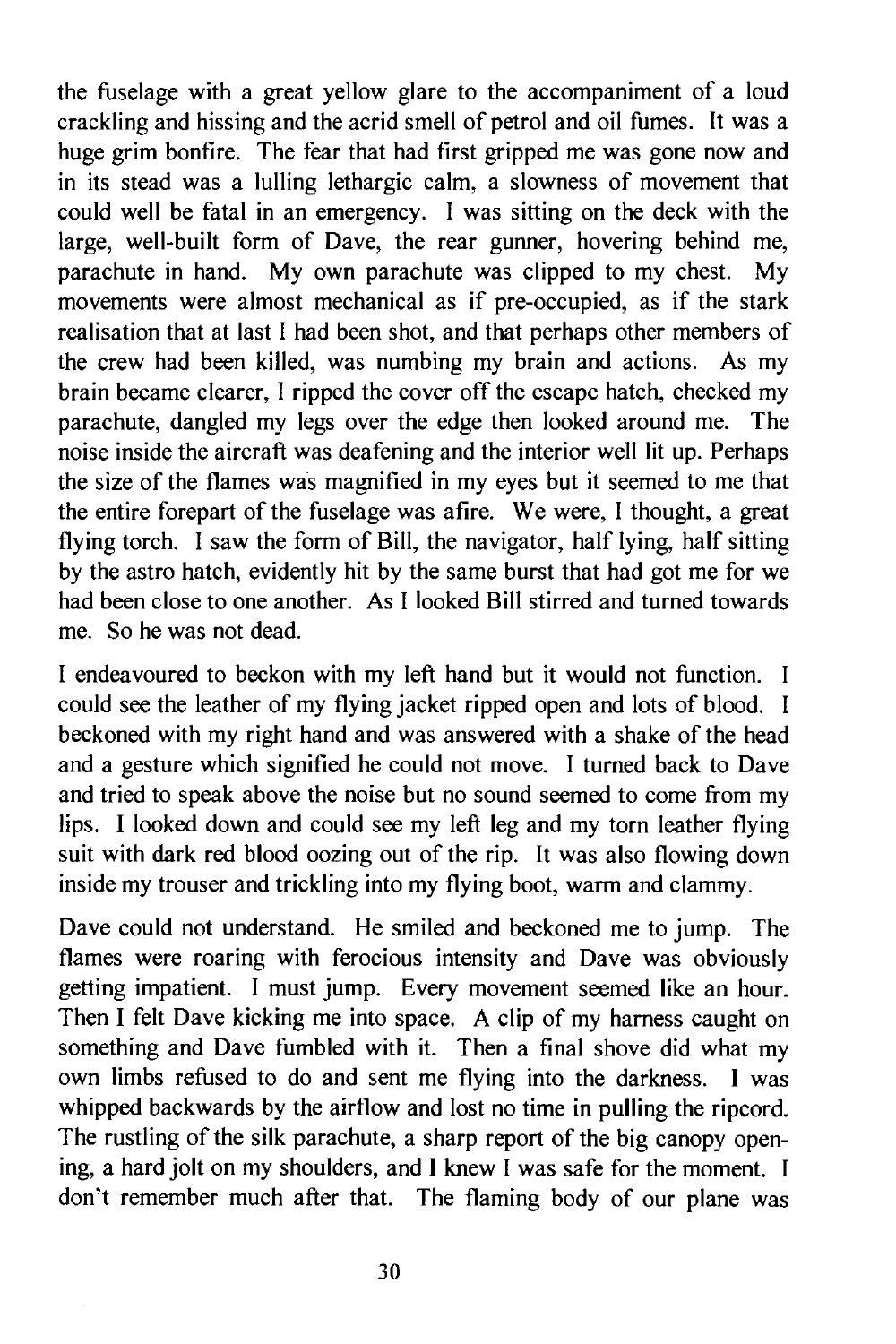below, descending, it seemed, at a terrifying rate. I had dim recollection of seeing two other parachutes floating slowly downwards and was startled by the dark roaring shape of an aeroplane which flashed passed me, uncomfortably close. I remember ripping off my flying cap and goggles and flinging them away. Then all became quiet. The stillness which had descended on that area was undisturbed by flak or searchlights or the noise of aircraft. In the blackness nothing happened to upset the gentle swishing sound made by the wind in the silken canopy above me. I felt myself dozing, floating, floating, gently, quietly.

Bump! A hard blow on the feet and then the back of the head heralded mother earth. It was a rude awakening from my reverie. I had almost dropped off to sleep, lulled by warm blood oozing into the palm of my hand and down my leg, and had lost all sense of height, time and place.

I heard voices immediately and gave vent to a feeble call for help which was answered from nearly. The parachute had dragged me along the rough ground for several yards and I could feel it still tugging at my shoulder straps. I was relieved when several dark figures loomed up. At least the parachute would be released, to stop the tugging. I had no idea of the nature or extent of my wounds, but five minutes later, lying on a small wooden table in a wooden hut lit by one feeble bulb, I had an opportunity to take stock. I knew I had been shot in the chest for the German soldier who had hoisted me on his back to carry me to the hut had brushed some blood onto his hand as he removed my flying jacket. I thought it was a lung because I found it rather difficult to breathe. Then I caught sight of my arm. I could not make out the details of the wound but saw a bloody confused dirty tangle of skin and leather. It did not look too good, I thought, but probably it didn't matter if I had been shot in the lung.

My breathing was becoming more laboured. It was as if someone was slowly but surely restricting my lung capacity. I had a terrific thirst. I mused for a while, heedless of the whispered instructions being issued around me. I seemed to remember from first aid lessons that if internal injury was suspected the patient should not be given anything to drink, but since I was beginning to think my hours were numbered I felt that if I were going to die I would rather do so without a thirst. I called for a drink and took two greedy, full cups. It was not water but coffee and it tasted good although it was ersatz.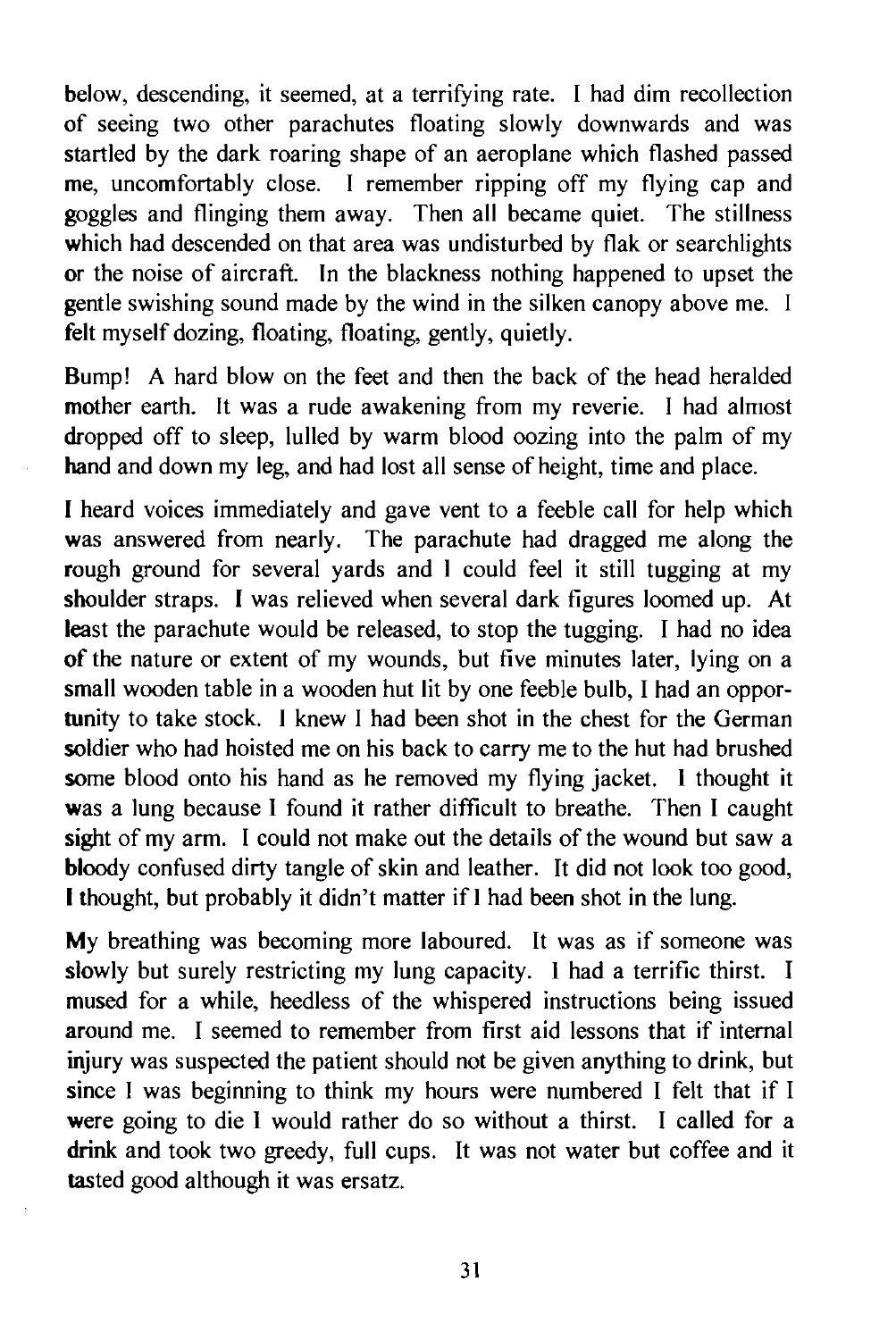As I lay on the table looking far worse than I really felt (for my wounds were numb for the most part and not painful), Dave was brought in, questioned, detained for a while, then bustled out. He was shaken and very serious. Apart from the mess of my left arm, my leather flying suit was torn above the left knee and along the left thigh and here again was a mess of blood and leather. The spectacle must have been an unnerving one and no doubt Dave was quite sure that he was in the presence of imminent death. Bernie was there, too. He had been there even before I was brought in and had not spoken a word. He stared in front of him and acted as though he was in a trance. He left with Dave.

Shortly afterwards began what was for me an uncomfortable, seemingly interminable journey by ambulance to a hospital. Much of that ride has slipped into the dim mists of the past from which only the most vivid of memories can be drawn, but a few incidents still stand out boldly. I lay on the ambulance stretcher in pain. Yes, it was pain now. It seemed to me, in later months, that the type of pain I experienced then could not be compared with anything I had felt before or since. It was mental more than physical. My breath was now coming in short, very short, gasps. I felt I had not very much longer to live. I had never been surer of anything in my life.

I decided that the thing to do was to offer up a prayer before I left this world. But I had never been a great church goer and found that when I attempted the Lord's Prayer I simply could not remember some lines. I finished it as best I could and then, tortured by the peculiar type of pain I was experiencing and not being able to see any advantage from dragging it on I tried to end my life by the simple expedient of holding my breath. Fortunately, for the completion of this story and sundry other reasons I was unsuccessful. After a third attempt I gave up. I was still breathing in short gasps when the ambulance skidded to a halt on the gravel drive outside a large hospital on the Danish border. Dawn was just breaking and there was a briskness in the air as the sun started to peep over the distant hills. I was in no mood to appreciate this, however, as I was hustled to the operating theatre. There I submitted reluctantly to the sickly smelling mask that was gently placed over my face.

Fourteen hours after I had surrendered to the chloroform mask I regained consciousness. The room was dark, it was night and the blackouts had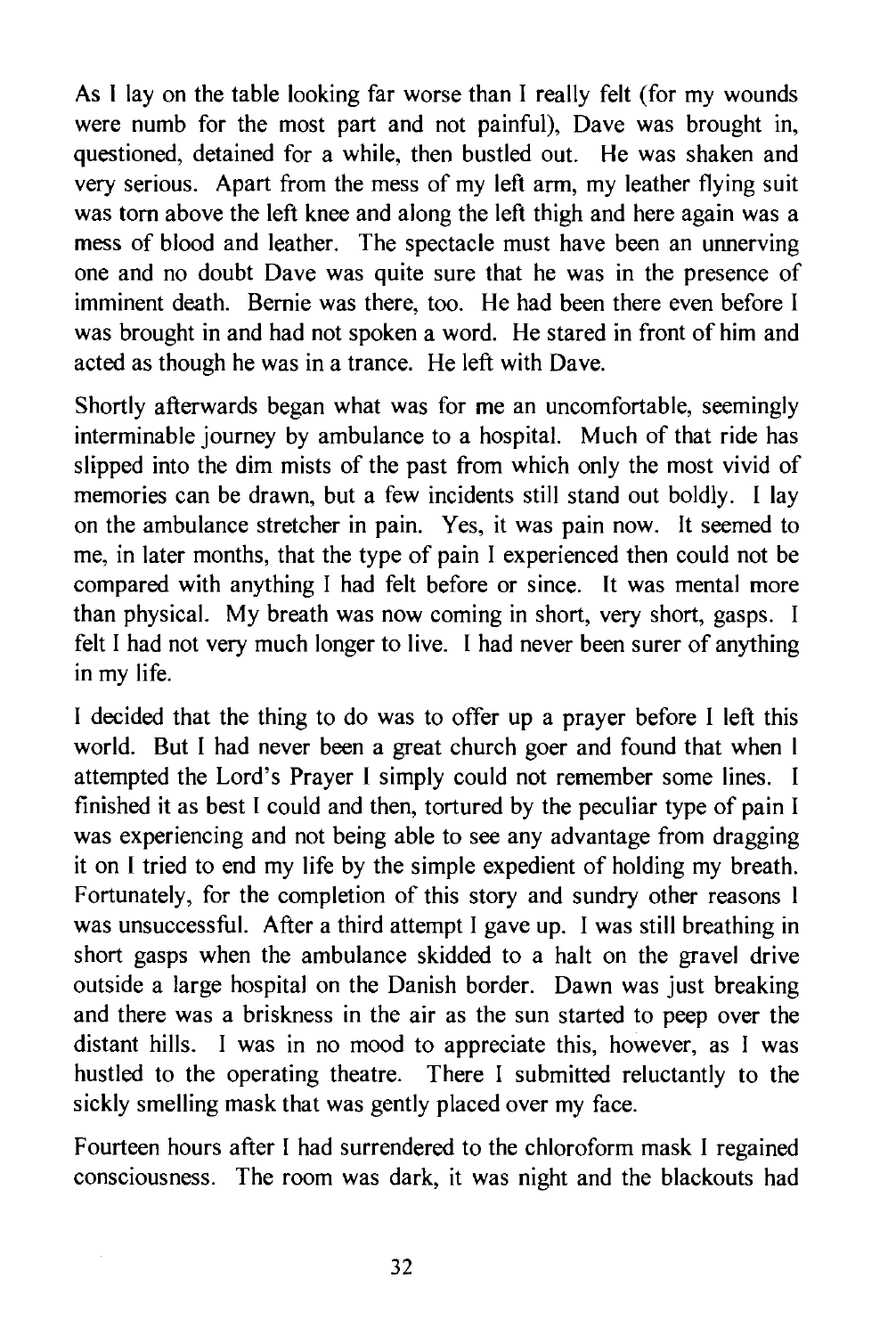been drawn to guard against air raids. As my eyes accustomed to the darkness I saw someone sitting beside me and decided it must be a nurse. I was in a large room and could hear the moaning and restless tossing of those who could not sleep. I was tortured by a terrific thirst and, as I look back, realise what a nuisance I must have been over the next two days with my requests for water which were not allowed. My life had hung in the balance with the weights stacked against me, but with the help of the senior French surgeon, Professor René Simon (one of Europe's leading pre-war surgeons) and his Polish colleague, I pulled through. The danger period passed, and after a week I had recovered sufficiently to be moved to a smaller room. This was managed with some difficulty as I had both my left arm and left leg in splints.

Later Bill Legg, our observer, was carried in on a stretcher. Although **badly** wounded like myself, it did us both good to meet up again and exchange tales. And what a tale he had to tell.

'When', Bill said, 'Dave reported his turret on fire, I grabbed the nearest extinguisher and ran down to the rear to see how I could help. Well, we **got** it under control and as I was coming back to you in the astro-hatch something hit me in the back. I fell forward and lost consciousness. When I regained my senses I saw you and Dave baling out at the escape hatch. I don't remember much more so I suppose I must have passed out **again.** When I regained consciousness you had gone and the body of the **aircraft** was empty although it was still flying under control. I went forward, clambering with difficulty over the main spar to speak to the pilot. Imagine my surprise! The cabin was empty with no one at the controls and the plane was flying by itself. A fierce fire was raging. A stray bullet had set off one of the flares, so I thought I should lose no time and bale out. That was all very well until I had a dizzy spell as I stood by the escape hatch and instead of clipping my parachute onto my chest I dropped it through the hatch. There went my only means of salvation as it vanished into the blackness of the night.'

**And yet, several minutes later I was being lifted out of the pilot's seat,** again unconscious, by some German soldiers. How did this happen? I **Ind** climbed into the pilot's seat with the intention of diving the aircraft straight into the ground to get it over quickly. But after playing around with the controls and throttle and finding everything still worked, self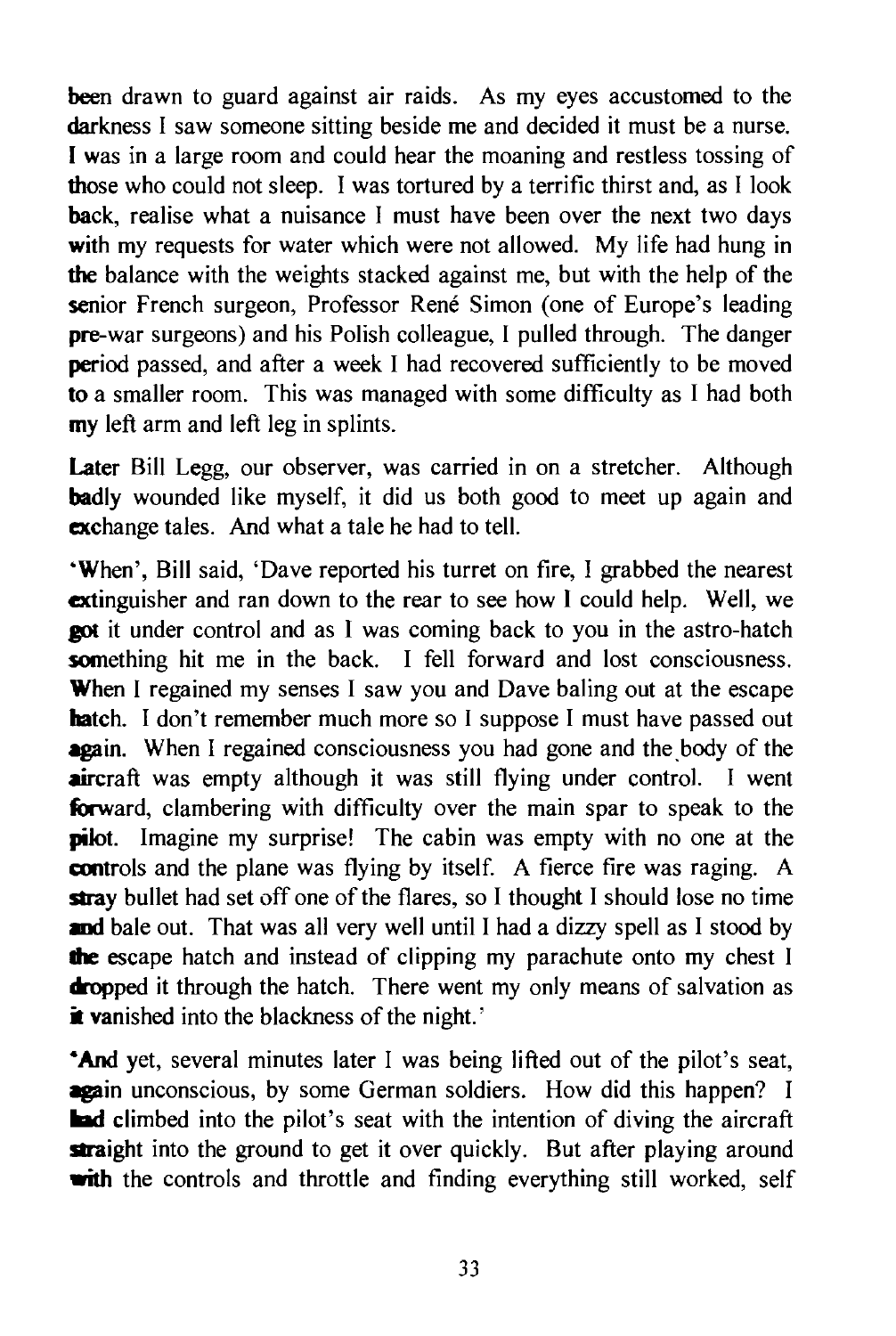preservation decreed that I should try to land the plane. It was as black as the ace of spades but the moon did provide a little light. I chose a small field crossed by innumerable dykes and surrounded by high tension cables. After a successful wheels up landing I skidded to a screeching halt and promptly lost consciousness again. Almost immediately, German soldiers on the scene pulled me out of the cabin seconds before the aircraft exploded. Fortunately there was a civilian hospital not more than a few hundred yards away, to which I was rushed. A German doctor operated immediately and I have spent the last month convalescing. I had been shot through the intestines twice, probably by the same burst that got you. I also received splinters in my arms and legs, although not serious.'

The days and weeks dragged slowly by. Wounded POWs came and went off to camps as and when fit enough to travel. Then joy on 4 August, when Bill received his first three letters from home. On 23 August we were moved by train to another hospital at Rendesburg, a short though very tiring journey in our condition.

Professor Simon and a Polish doctor arrived from Schleswig on 1 December and, needless to say, we were glad to see them and have them to continue to treat us. All my wounds were now healed except my chest, which was still troubling me, and a stabbing pain in my right side. My arm was being massaged daily but with no definite improvement. Bill's stomach wound was in the same condition. His bowel was discharging regularly from his back and his operation had broken open again.

On 12 December, Donald Bennett, a Canadian pilot, was brought in. He was badly smashed up after a crash landing and had been left in the wreckage for eight hours. He died that night and was buried three days later. I attended the funeral. The Luftwaffe mounted a guard of honour who fired three volleys over the coffin. They provided a beautiful wreath, as did patients from our hospital.

About this time we were examined by a medical board consisting of two German doctors, the Professor and a Polish doctor. Afterwards the Professor came to our room and said, 'You are going home, to England.' This was the first of several repatriation schemes introduced towards the end of 1941. We had heard that 1,000 wounded prisoners were to be exchanged between Germany and Britain. It seemed as though we would be among the lucky ones. We were to go first to Wiesbaden, then on to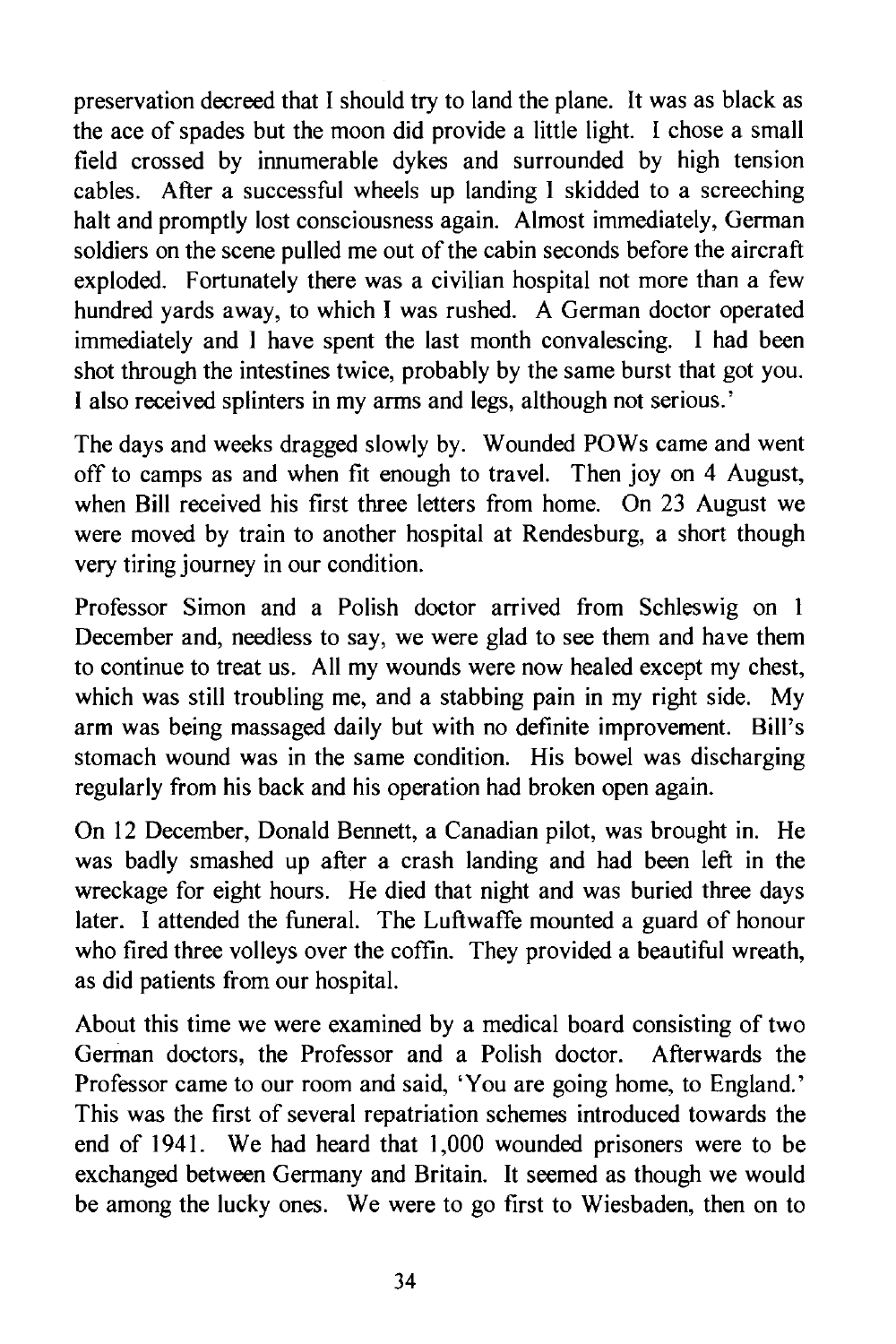Calais. We were naturally elated, but our joy was ill-founded. The exchange never took place. Instead we were sent to prison.

A few days later we moved by train to Ober Ursel, a tiring journey with eight changes of trains. After the usual interrogation I was sent to the Dulag Luft hospital for further recuperation. During this journey we heard on the radio that Kiev had fallen. Two years later, under far more optimistic circumstances, we were to hear of its recapture by the conquering Russian armies.

Life in Dulag hospital was a welcome change from our previous existence. We were given a breakfast of bread rolls, jam and coffee. We could then spend the morning on a small open balcony, lying in the sun, reading and smoking English cigarettes, of which we received a plentiful supply. For kunch we had soup, potatoes and vegetables followed by a sweet such as ice-cream or fruit compote. Tea and cakes at 3 o'clock provided an afternoon break, then an evening meal of bread rolls and perhaps a salad and English tea. A game of monopoly or cards to finish the day before lights out at 9 o'clock.

On 27 September fifteen men were evacuated to another hospital. Not long after they'd left, Bill arrived from Rendesburg. His back had not improved since I last saw him. Seven more departed on 30 September, leaving only seven of us behind to move out that afternoon. Bill stayed back for a further operation to his intestines.

We ended up in a prison at Mainz, confined to below-ground dungeons. **The** food was repulsive, the cutlery rusty and the forbidding granite walls just oozed dampness and decay. Next day W/Cdr Douglas Bader (of tinlegged fame) was brought in. A spare leg to replace the one damaged beyond repair when he was captured was flown out by the RAF and dropped during a bombing raid. After vehement protests by him we were moved out two days later to a camp near Lubeck, northern Germany. For the three officers in our party this was the end of their journey, while we four sergeants carried on to Stalag IIIE via Hamburg and Berlin, arriving thoroughly tired and fed up with travelling.

The camp strength of Stalag IIIE was a mere 184 aircrew, housed in four huts with three-tiered bunks. On arrival we did a tour of the camp and found a few friends already in residence. Food was scarce until the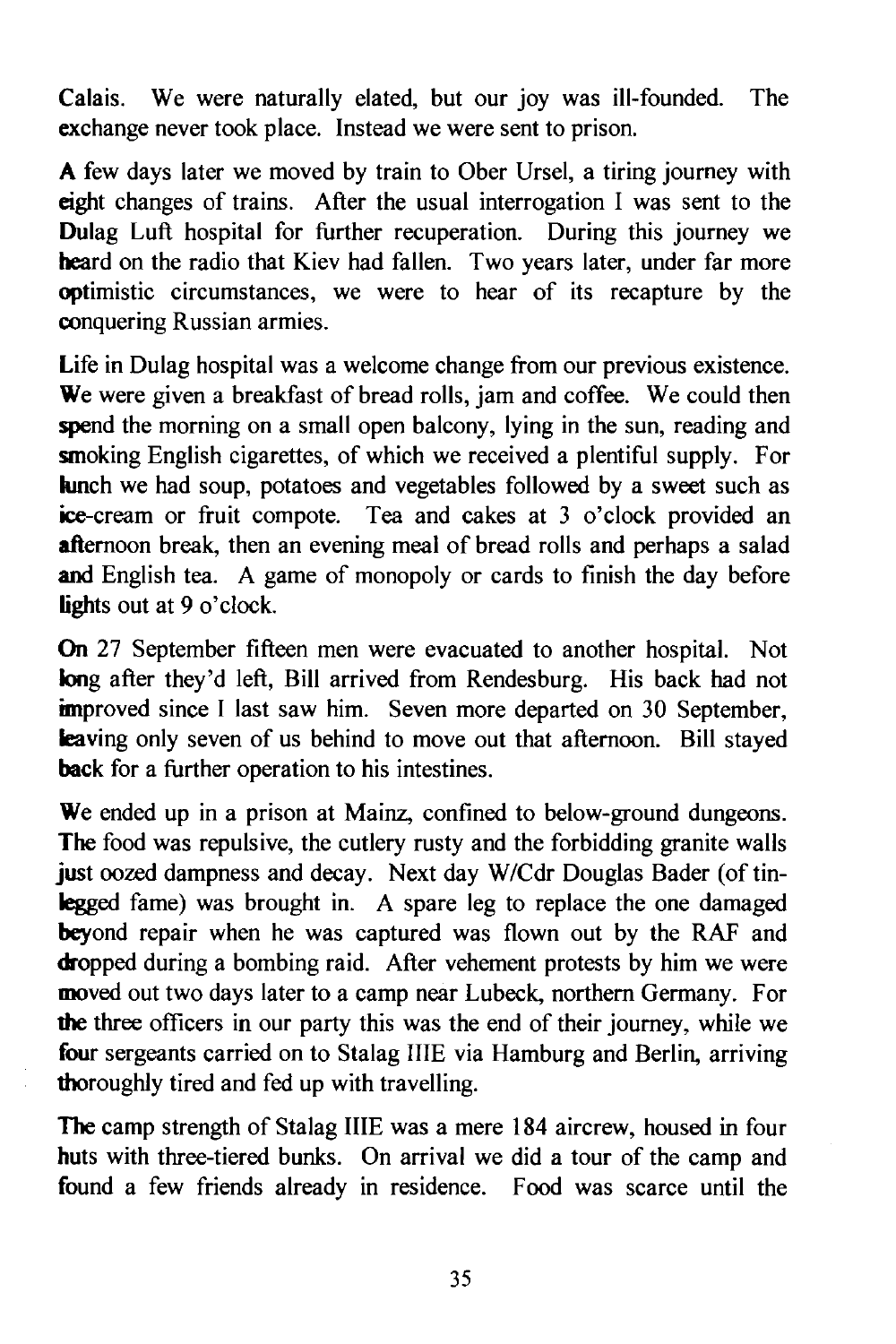arrival of some Red Cross parcels. There was small library (totally inadequate), augmented later by books supplied by the Red Cross.

When lice were discovered in one of the huts the Commandant ordered the entire camp to Stalag IlIA (Luckenwalde) for delousing. On arrival we were hustled into the delouser and two hours later were dressing again with heads and beards shaven. Twelve hours later we were on our way back to our home camp and the routine of Stalag life.

Camp inspections by a member of the American Embassy on 15 November, followed a few days later by the Red Cross and an English-speaking German army officer, led to our first baths in months. With hot water scarce, however, we had to bathe two at a time, a situation not helped when three pairs had to use the same water. Later, a photographic session, sanctioned by the Commandant and paid for out of our canteen funds, provided some good snaps to send home to our folks. A sequel to the lice affair saw us all get typhus injections and vaccinations.

On 4 December a supply of Red Cross blankets, pyjamas and handkerchiefs arrived in time to help us keep warm during the winter. I can never give that body enough praise, for without their food parcels and aid, many of us might not have survived the war.

The Japanese attack on Pearl Harbor brought the Americans in on our side; but the loss of the British battleships *Repulse* and *Prince of Wales* to the Japanese and their push through Siam to Malaya somewhat dampened our ardour.

We did the best we could to prepare for the festive season. The place of honour reserved for 'The Boat' symbolising our hopes enshrined in that well-worn phrase-'Roll on the Boat.' It was a cardboard creation, as were a silver-papered Wellington and Hurricane flying as escorts.

Snow fell on Christmas Eve. A pantomime was put on and enjoyed by all. Cpl Miller read a message from the Commandant (on leave with his family) in which he wished us all as merry a Christmas as circumstances would allow. The show finished with a sing-song of all our most popular songs. The party broke up shortly afterwards and the boys dispersed to their huts to eat their Christmas feasts. We had a special extension of 'lights out' and spent our time around the other huts wishing all a 'Merry Christmas. On Christmas Day we marched to Kirchain to hear Norman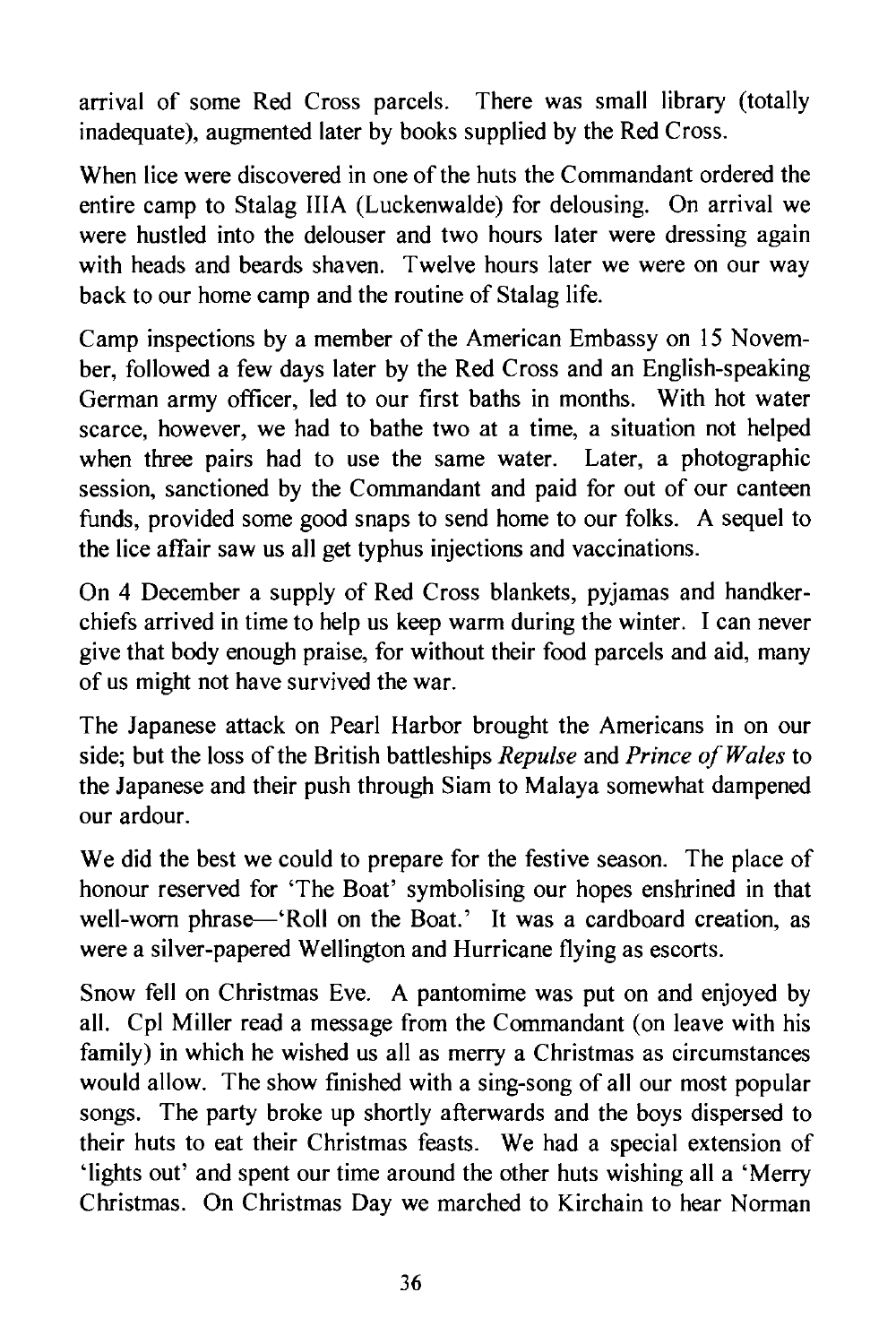Hennessy, a fellow prisoner, conduct a service in one of the town's fine churches.

My first personal parcel arrived on the 29th, a fitting prelude to a New Year's Eve party. We all thought the war would be over by the following June, 1942!

On 20 January 1 was sent to Cottbus, a town about 60 km away, for a medical examination, followed soon after by another brief medical at Kirchain. Twenty-four hours later I was on my way to Spremberg Hospital for treatment to my stomach wound, still open after ten months. The wound healed quickly with proper treatment and I was soon back in camp.

On 12 April we welcomed an army corporal parachutist to Stalag IIIE. He arrived from Frankfurt after having been captured in Yugoslavia and interrogated in Berlin. He had undergone a number of very exciting experiences and, being recently captured, was able fill us in on the latest "gen." Later he was to partner me in an escape.

A week or so later we were told that we would soon be moved to another camp, newly built, where we would find many other RAF prisoners. This was part of a scheme to concentrate all RAF prisoners in one large camp. The news alarmed us as it meant hastening up work on a tunnel that we had been constructing for the past few months. I wondered if I would meet up with any of my crew, whom I had not seen for over a year.

Although we did not know the exact date of the move, tunnel work parties were increased in an effort to complete the job before it happened. The air was so foul that one could only work for half hour shifts. Even so, the first hundred inmates were posted to their new camp before the work was completed. The rest of us pressed on and completed the task in time for a mass breakout before we, too, were moved. At 175 feet it was later found to be the longest tunnel through which a successful escape had been made. Many in the camp had laboured long and hard over that tunnel.

We broke through the last sod about midnight and some 52 prisoners got away before the breakout was discovered. We emerged in twos and threes, faces and hands blackened, to crawl across 100 yards of open field to the relative safety of the woods beyond.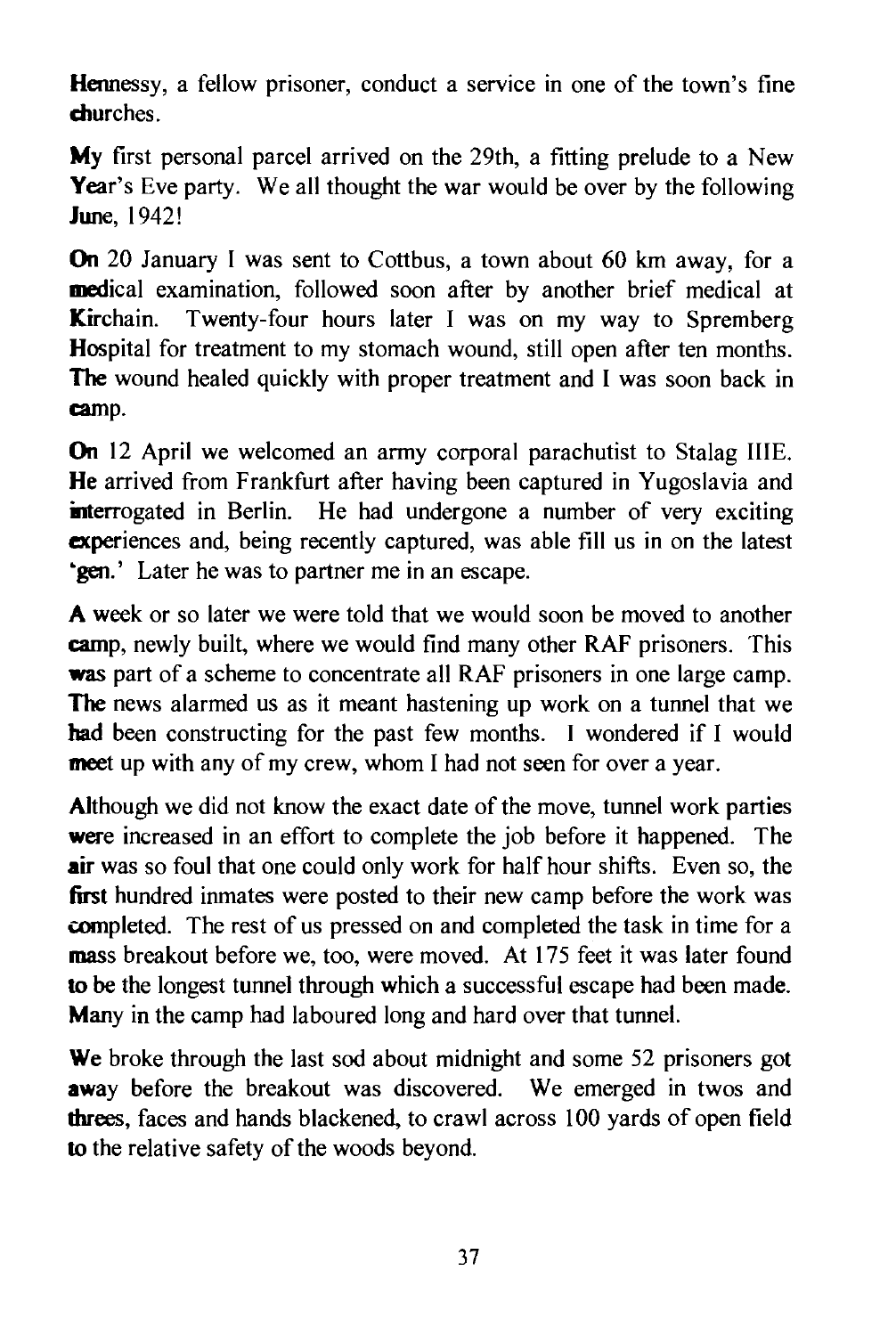Our small group, Chip, Wingy and I, travelled at night by the stars, holing up in whatever cover we could find for the day. The food we'd brought out with us soon ran out. There was not much to be found but we did manage to raid a garden for vegetables including some rhubarb which we should have left behind. We ended up with violent stomach ache.

During our first four days we had several narrow squeaks. One night we unknowingly made camp alongside an airfield with aircraft landing close by, and another in the middle of a practice bombing range. Not the best place to hole up in!

-We were heading for Yugoslavia where Chip had a radio hidden. He had been dropped by the RAP to make contact with the Partisans but his small party had been either captured or killed by the Germans, but not before he had hidden the radio and plotted the hiding place. If we could get that far, immediate contact with London and perhaps repatriation were possible.

To expedite progress we decided to jump goods trains but almost came unstuck when one train we were on stopped in the middle of a well-lit station and a guard came to check the wagon we were hiding in. We got out of that scrape by running for our lives. On our last night out we failed to find a suitable hideaway and camped in a large hole in the middle of a ploughed field. It was just not good enough for we were apprehended by a burly forester pointing his shotgun right at my stomach. Resistance was useless. We were locked in a cell overnight and sent back to our camp the next day.

Of the 52 who had broken out, we three made the number recaptured up to 48. The following day three more were brought in, bringing the total up to 51. Unfortunately the last one was killed. Don Sugden and Calvert, two Canadians, were caught on the tenth day. Cal, standing with his hands up, had pointed to his socks and asked in English if he could keep them. His action frightened the nervous young guard who shot him, killing him instantly.

#### Stalag **Luft III,** Sagan

Soon after arrival at Stalag Luft III, I was reunited with the rest of my crew, including Bill, my observer, left behind in the Frankfurt Hospital. The only one missing was Andy, our captain, of whom nothing has been heard to this day. The camp comprised 2,000 officers and NCOs in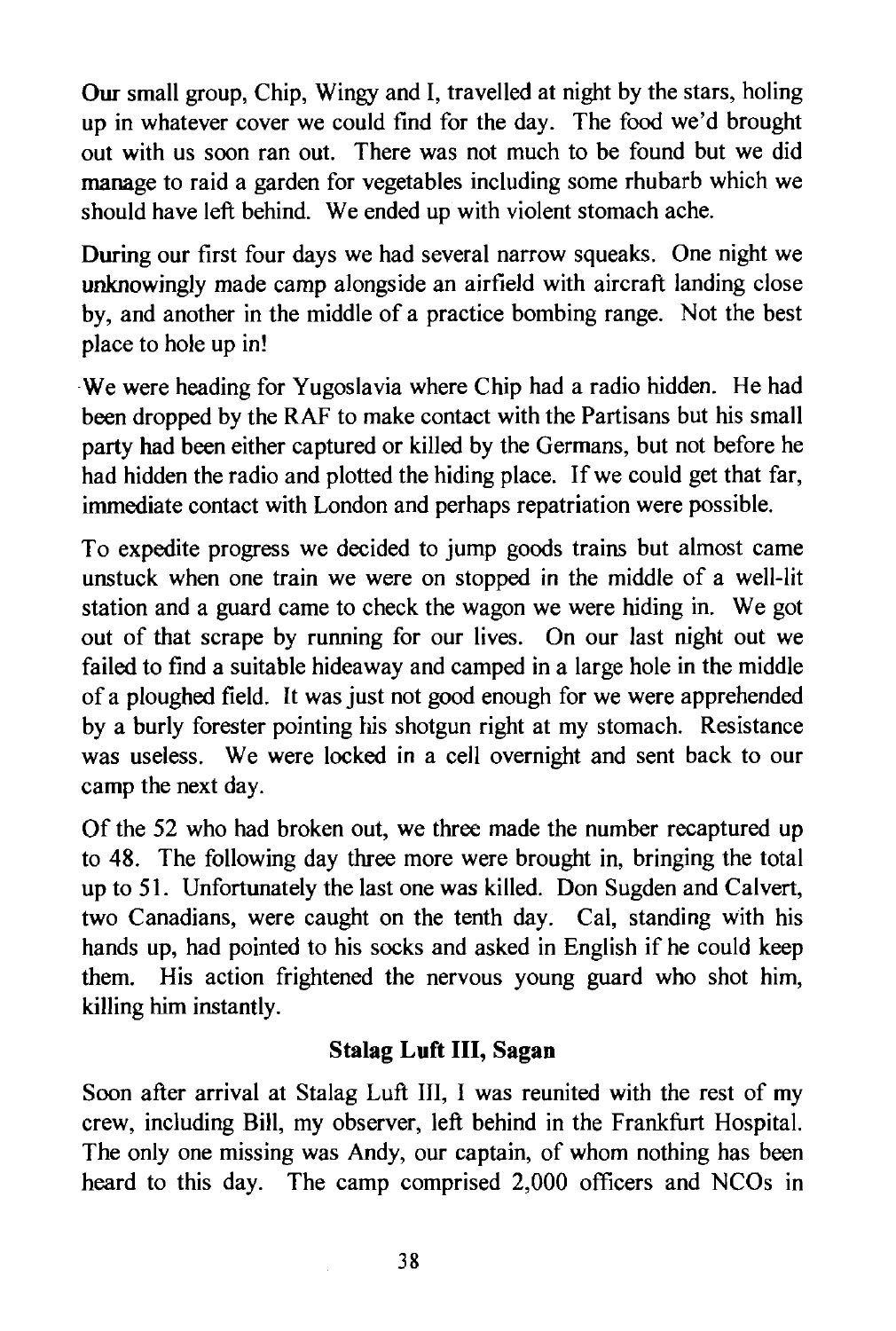separate compounds, among them 33 Australians. We slept in two-tier bunks, much better than the three-tiered lot of Stalag IIIE. We were **guarded** now by the Luftwaffe, who treated us like gentlemen; quite a **difference** from our former camp. Sports equipment, gardening difference from our former camp. **implements**, two orchestras, a fire pool that could be used for swimming and an extensive library provided plenty of diversion.

A day later I received 28 letters from Australia, Canada, America, England and Scotland, followed by my first personal parcel from Scotland. We formed a combine of four Canadians, three Anzacs, one Scotsman and two Englishmen. We pooled all food and cigarettes. In this way we managed 10 live reasonably well while our Red Cross parcels held out, though the **arrival** of some invalid comforts parcels helped to fill the gap.

Tunnels were always being constructed. One was discovered on 27 May, with the would-be escapees inside digging. They were promptly marched off to gaol. Another was rumbled on 23 June, having got as far as the wire before discovery. Talking of tunnels and gaol sentences, not one of we escapees from Stalag IIIE had served our full time in gaol, so we were now sent down in pairs for a two-week stay inside. When my turn came I took it as a splendid opportunity for some much needed study.

There's no doubt that the tower guards were trigger happy. Freddie Woods, playing with a football, got too close to the warning wire and was shot at—luckily missed. On another occasion, Rocky was attempting to communicate with Herb in the gaol, separated from us by a wire fence, when he was shot at, but again a miss. Although a scheme had been introduced to allow us to visit the latrines and wash-house after dark, some guards were apparently unaware of the change. One of our lads wandered over to the latrines, got coned by the guard tower searchlights, ducked inside but got tired of waiting and when he stepped outside was shot in the elbow. A headlong dive back inside saved him from a second shot. He was later rescued by some 'moles' and spent the night in the cooler, to be liberated next day with an apology, in time to celebrate his 21st birthday, a party that almost didn't happen!

Our NCOs held a sports day in our compound on ]4 August. It went so well that the officers sent over a team to challenge us. The lead see-sawed throughout the day until the final event was won by the NCOs, giving them a one point win overall. The Canadians introduced softball, initially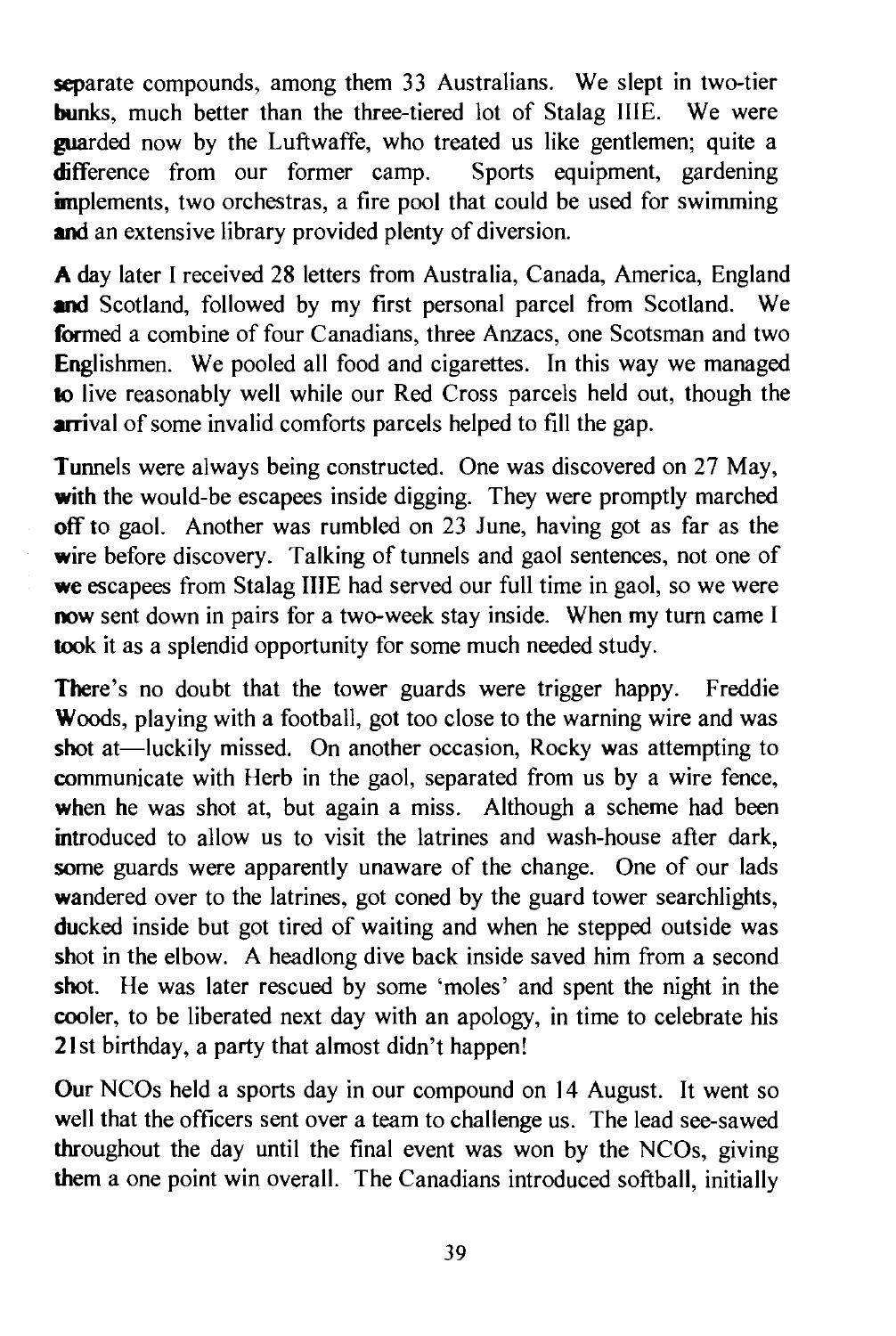not over-popular with the English but later embraced by some of them. Boxing contests were organised. The finals, refereed by Lt/Commander Buckley, were enjoyed by an enthusiastic audience.

Bill, who had spent some months in the Sagan Lazarette, was scheduled for yet another operation, supposedly to finally complete the cure. A renowned French surgeon would operate and was confident of success. Complications set in, however, and he almost died. Some weeks later, on 21 October, he was passed for repatriation to England by a Swiss medical board.

Our 'Arts and Crafts' exhibition produced some outstanding exhibits. The Arts section comprised many paintings of still life and portraits; the Crafts section, a display of badges, needlework and a variety of models, showed a depth of imagination, ingenuity and perseverance. There was even a working model of a steam engine, used to propel a boat made from jam tins across the fire pond.

On 19 September our newly re-conditioned theatre opened with a long variety show as its premiere. The whole interior had been transformed and an illusion of striking reality was created. The Germans co-operated by providing the props. Our boys set up the lighting and stage effects. The show, which included a burlesque *Rigoletto,* took us mentally far from Sagan and the barbed wire.

Following the lifting of a ban on all mails in retribution for a perceived holdup of mail to German POWs in Canada, 1 received 42 letters on 11 November, enough to keep me happy for many days.

On 5 December we broached a keg of 'home-brew' wine made from raisins, sugar and yeast. The effect was far better than anticipated. We had many visits from friends we never knew we had to help us empty that keg! Fired by its undoubted success, we laid down another to mature for Christmas. It did, but as the Germans had also 'sold' us a keg of beer for chocolates and cigarettes, we started on that. After an hour, although the beer tasted OK, the awful truth was apparent-it was no good. There was only one thing to do. Our own brew, scheduled to be drunk on Christmas Day, would have to be opened. It saved the day and we finally bedded down very contented.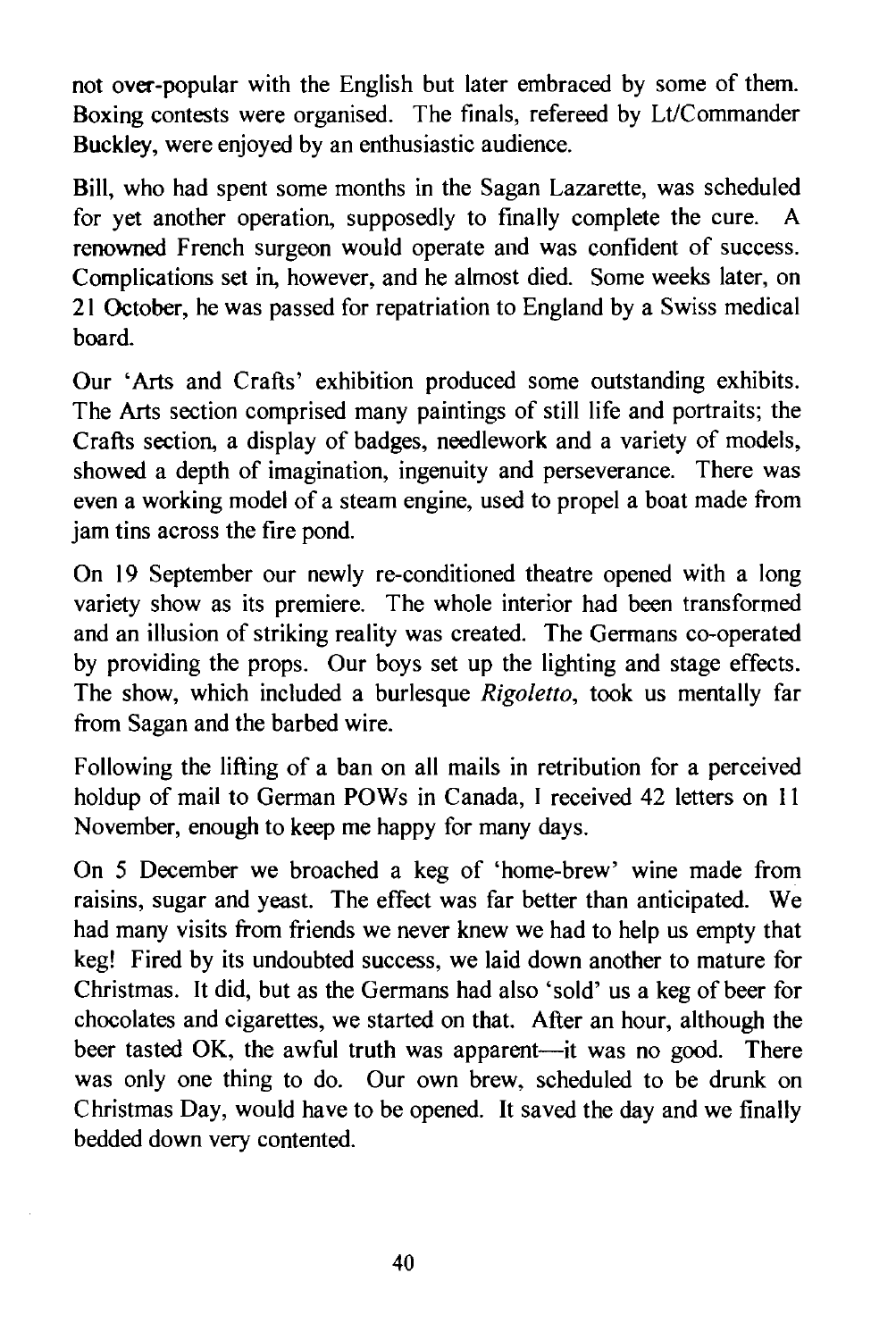Some escapes were brilliant in their conception and execution. None more so than that of Grimson, who, after escaping, reportedly met his death while working with the Polish Resistance. He dressed up as a German *unter-offizier,* equipped himself with headphones wired to a little black box from which protruded a handle and two wires with crocodile clips. At lunchtime when the 'goons' went off for their meal, leaving their equipment behind, Grimson picked up a ladder, carried it to the nearest guard tower, propped it against the wire and climbed up. He explained in perfect German to the postern in the tower that he was testing for hidden electronic equipment. He then put the earphones on, twirled the little knob and listened intently. After doing this two or three times he climbed down, strolled over to another nearby guard tower and repeated the procedure, then set up once again in between the two towers. He shouted to both guards that he couldn't be bothered to go back to the main gate, pulled up the ladder and replaced it on the outside of the fence and climbed down. He carefully placed all his equipment on the ground by the ladder and told the guards to keep an eye on it while he went to lunch, and walked off, never to be seen again.

On 10 March 1943 1 registered with London University for the intermediate examination of the B.Sc. (Economics), which meant more intensive study if I wished to complete the syllabus by November.

Since the soft ball season had started, I and another Aussie, Jack Connelly, had noticed a growing interest in the game among the Aussies. We therefore decided to form a team, believing that previous cricket experience would stand the boys in good stead. We were right. In fact the results were much better than expected. The boys responded to our coaching efforts and we soon found ourselves with two Australian teams and a long waiting list should we decide to form a third. The first Aussie team batted its way through the International League, losing only one match and that to the second Aussie team. This led to one of the Canadians saying that although we were OK among fellows who hadn't played much, we'd have no show against his National League (1st Division) team. Of course I could not let such a challenge go unheeded so I snapped him up and arranged a match for Easter Sunday, placing a side wager of 1,000 cigarettes on the result. I did not expect to win but thought we could show them that we could playas well as they, even though our chaps had only had a month at the game. It attracted the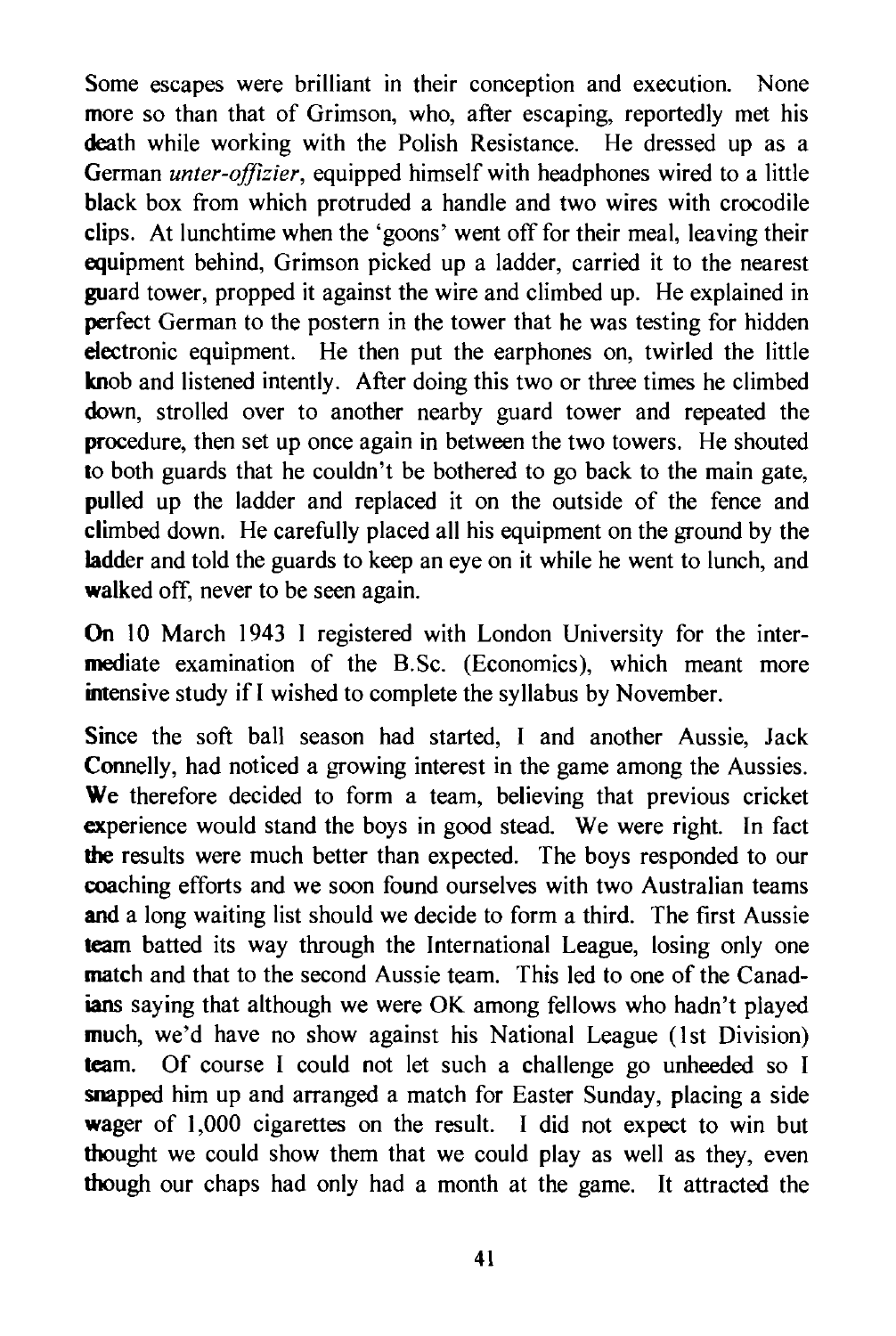largest crowd for some time and ended in an exciting win, 12-10 to the Canucks. It was played in a good spirit and was anybody's game to the last. It proved our point that we considered ourselves capable of fielding a team in the National League, which was later arranged.

On 18 June, after almost a month of rumours, we entrained in the afternoon after a cursory search in the *Vorlager.* Our destination, Koenigsburg in northern Prussia. We found to our pleasure that we were not packed in as tightly as in previous travel in cattle wagons, but went by 3rd Class coaches. The journey was a very welcome change to normal 'kriegie' life and we took the fullest advantage of it. Whenever the train happened to stop in a station, men scrambled for the best place at the window to just gaze at the German lasses. Quite understandable when one realises that some of us hadn't seen or talked to a woman for two or three years. I shuddered to think what would happen when the first boatload of ex-POWs landed on England's shores.

### **Stalag Luft VI-Heydekrug**

This camp on the shores of the Baltic, still under construction, was divided into several compounds of 2,000 POWs. Because of the absence of cooking facilities in the huts, a communal system of messing had been instigated. It was the only workable scheme.

Here the first cricket test between Australia and England was won by Australia by three runs on a very tricky wicket. With the season now well under way, England then beat New Zealand as did Australia. The second test was won easily by England, but they lost to a combined Dominions team. The season closed with a third test, won resoundingly by England.

Sports days, theatre productions and a debating society all helped pass the time, as did some concentrated study for my exams, an economics paper, on New Year's Eve, which I finished in record time in order to participate in a 'brew', laid on by my mates, before it ran out.

On 2 February 1944 I received a letter from Bill, our navigator, who had been repatriated through Sweden and was undoubtedly enjoying his newfound freedom. June 6, D-day, was the beginning of the end for us POWs. It was just as well we didn't know when that would be as it would certainly have dampened our jubilation.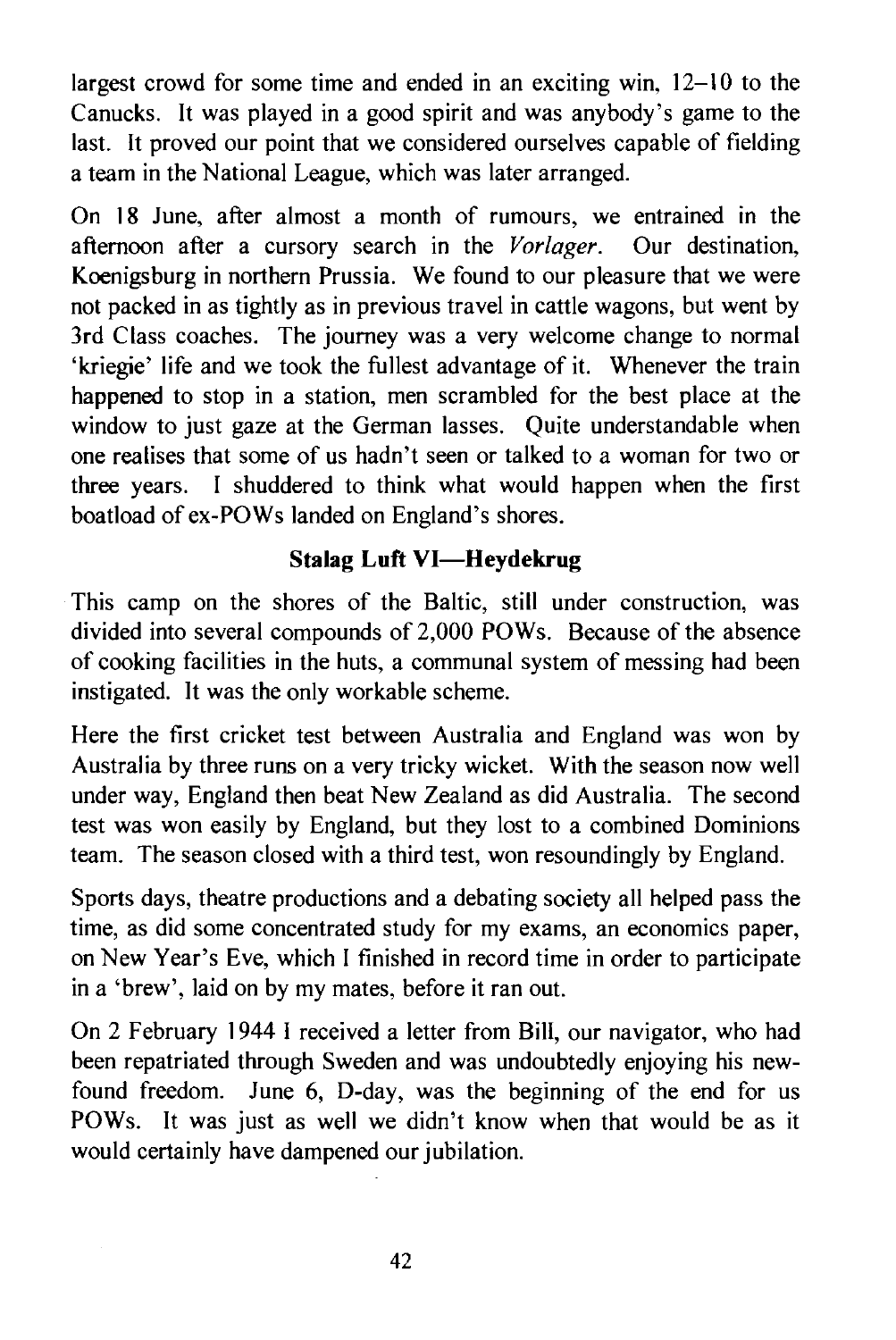The American compound put on a two-day boxing tournament. The main attraction was the Kriegy Welterweight Championship between John Tracy (RAF) and 'The Bearded Marvel' (USAAF) who won, two rounds to one.

By 15 July the Russian offensive was closing in on our area. Rumours of our evacuation proved true. Then followed frantic packing as we could take only what we could carry. We had to leave a lot behind. All surplus food, amassed so carefully, was dumped in the two big latrines. If we couldn't take it we weren't prepared to leave it for the Germans. However, 38,000 Red Cross parcels held in store by the Germans had to be left behind, there being no available transport. We were marched down to Heydekrug railway station and herded into cattle wagons, to the obvious displeasure of a mass of civilian evacuees also waiting for transport away from the advancing Russians. We were partitioned into barbed wire cages, each holding twenty men. Our boots were removed, making escape impossible.

## **Stalag** 357- **Thorn and Fallingbostel**

Some 24 hours later we arrived at Thorn, that great Polish fortress, and were marched through the town to the POW camp about three kilometres beyond, placed in a reception barracks and left there until the morning for a search of our belongings.

We stayed only three weeks at Thorn before moving out to Fallingbostel, a large camp of many thousands of French, British and Russian POW workers. We were deloused and placed in billets in a separate section of the camp. We heard of the Allied landings in the south of France on 16 August. Next day, a sight to make our hearts rejoice, a daylight raid of about 800 American Liberators complete with a fighter escort flew over our camp.

By the end of October the weather had deteriorated. The camp became a sea of mud. Red Cross parcels were almost non-existent (three-quarters of a parcel per man over six weeks), so we existed solely on German rations. At the end of November 1 sat a series of exams of the Oxford Diploma of Social Studies. This period before Christmas would have to be the worst three months of my three and a half years of POW life.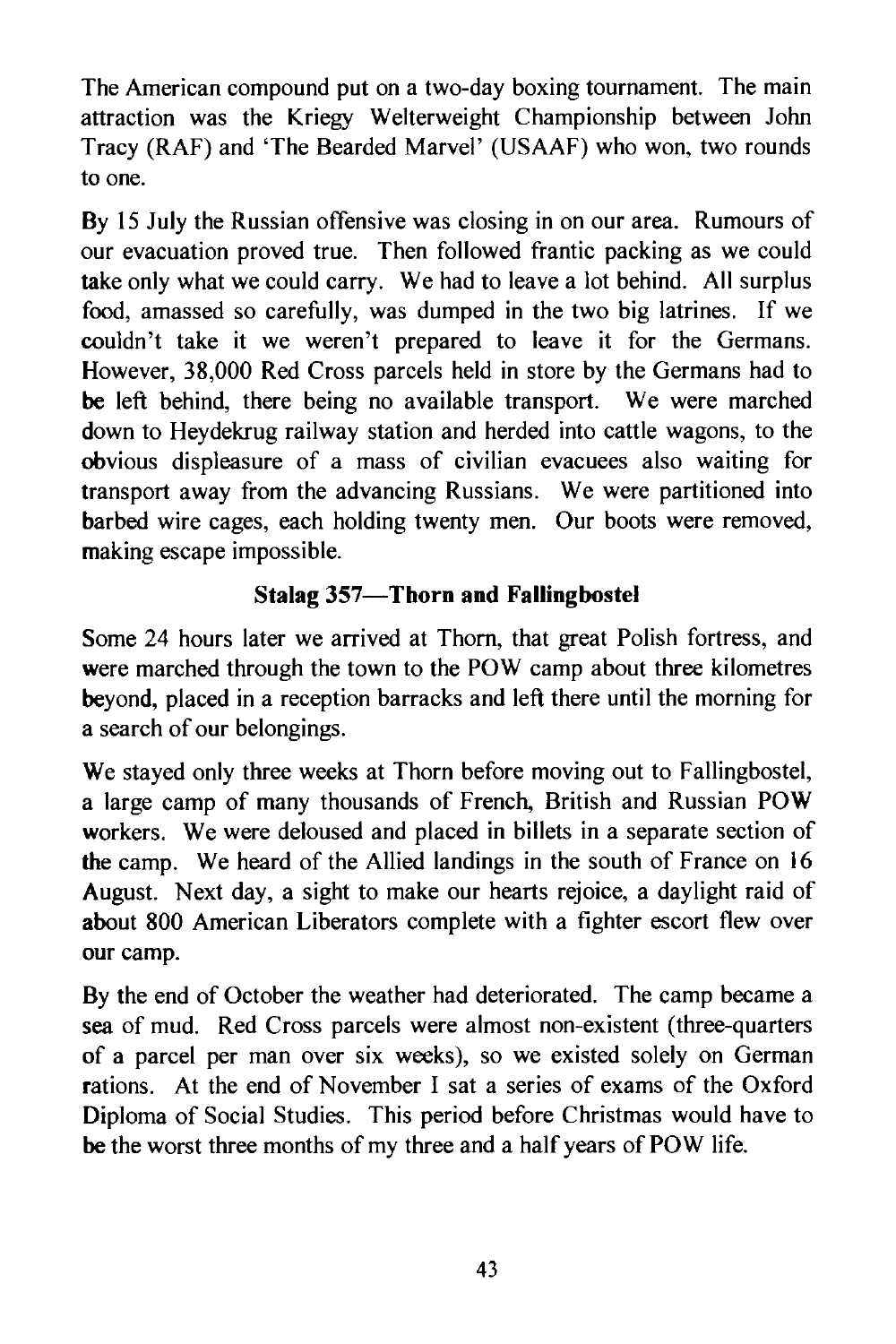Von Runstedt had broken through our lines on the Ardennes front, the Battle of the Bulge, but was pushed back to where he had started. Our advances on the Western Front and those of the Russians in the East saw many thousands of kriegies on the march. The march out of Fallingbostel, in several columns totalling some 12,000 men, commenced in March 1945 in bitterly cold weather.

I decided to take matters into my own hands. It was not all that difficult to slip away from the march and hide up in the bushes on the roadside, but I was recaptured by some German troops on the second day out and returned to one of the Fallingbostel columns. Herb Crump, a friend of mine from Adelaide, was in that column. Together we planned to escape at the first opportunity. Neither of us fancied faIling into Russian hands. We figured the only safe place for us was behind the British lines and the sooner we got there the better.

Next day, we were shot up by six Typhoons, who must have thought we were a column of German troops. Many POWs and their German guards were killed or injured with several Aussies among the dead, killed by our own side within a few days of freedom. What a tragedy!

After this, Herb and I decided it was time to go. We got away but moved cautiously, stealing food when we could and generally keeping away from well-used roads, often bedding down in bombed out barns. We carried a large white calico sheet for waving to our troops at the appropriate time.

We went to ground under a small stone bridge over a creek and awaited events. When a tank rounded a corner some 400 yards away, we satisfied ourselves that it was British and brandished our white flag. Up popped the turret, then after a short inspection and identification and a briefing on the land we had just passed through, a bottle of cognac, a packet of cigarettes and two large bars of chocolate changed hands, and they were on their way. We were free at last!

We walked down the road into a village alive with British troops, and went into a large house occupied by a farmer, his wife and two daughters. Our requests for a hot bath, some clean clothes, a good meal and a sleep between white sheets were met, and after a good night's sleep came a hearty breakfast of bacon and eggs. Our plan of action was to head back east towards the front line, commandeer a car from a recently overrun